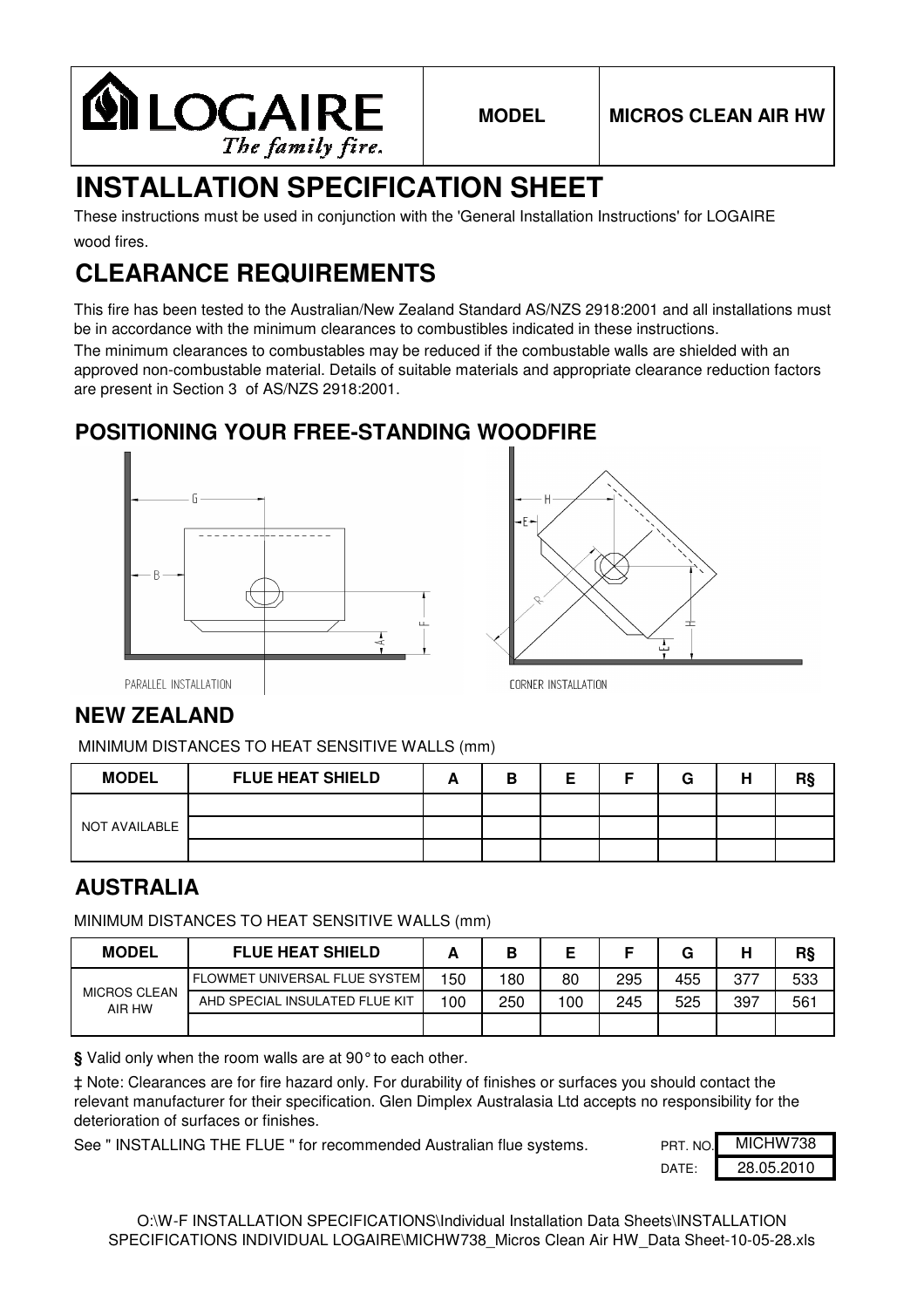## **PARALLEL INSTALLATION FLOOR PROTECTOR (Hearth) REQUIREMENTS**

MINIMUM FLOOR PROTECTOR DIMENSIONS IN mm



PARALLEL INSTALLATION

# DIMENSIONS IN THE TABLE ARE VALID ONLY WHEN THE FIRE IS EXACTLEY AT ITS MINIMUM ALLOWABLE WALL CLEARANCE.

#### **NEW ZEALAND**

| <b>MODEL</b> | <b>Flue</b><br>Shield | Floor<br>Protector<br>height | A# | C# | D | F | J | $K#$   P2   P3 | W | <b>Floor</b><br>Protector<br>Type $\varnothing$ |
|--------------|-----------------------|------------------------------|----|----|---|---|---|----------------|---|-------------------------------------------------|
|              |                       |                              |    |    |   |   |   |                |   |                                                 |
|              |                       |                              |    |    |   |   |   |                |   |                                                 |
|              |                       |                              |    |    |   |   |   |                |   |                                                 |
|              |                       |                              |    |    |   |   |   |                |   |                                                 |

#### **AUSTRALIA -** ALL WITH FLUE HEATSHIELD

| <b>MODEL</b>        | <b>Flue</b><br><b>Shield</b> | <b>Floor</b><br><b>Protector</b><br>height | A#  | C#  | D   | c   |     | u   | K#  | P <sub>2</sub> | P <sub>3</sub> | W   | <b>Floor</b><br><b>Protector</b><br>Type Ø |
|---------------------|------------------------------|--------------------------------------------|-----|-----|-----|-----|-----|-----|-----|----------------|----------------|-----|--------------------------------------------|
|                     | $\star$                      |                                            | 150 | 300 | 136 | 295 | 522 | 822 | 842 | 392            | 145            | 550 | <b>ASH</b>                                 |
| <b>MICROS</b>       | $***$                        |                                            | 100 | 300 | 136 | 245 | 522 | 822 | 792 | 392            | 145            | 550 | <b>ASH</b>                                 |
| <b>CLEAN AIR HW</b> |                              |                                            |     |     |     |     |     |     |     |                |                |     |                                            |
|                     |                              |                                            |     |     |     |     |     |     |     |                |                |     |                                            |

FLOMET UNIVERSAL FLUE SYSTEM

\*\* AHD SPECIAL INSULATED FLUE SYSTEM

Ø for minimum constructional requirements see general installation instructions.

**#** Valid only when the fire is exactly at its minimum allowable wall clearance.

NOTE: Where a fan is being fitted, you may prefer to increase the 'A' dimension to 100 mm to provide easier access for servicing. If so, the amount you add to 'A' to bring it to 100 mm must also be added to the 'C' and 'S' dimensions.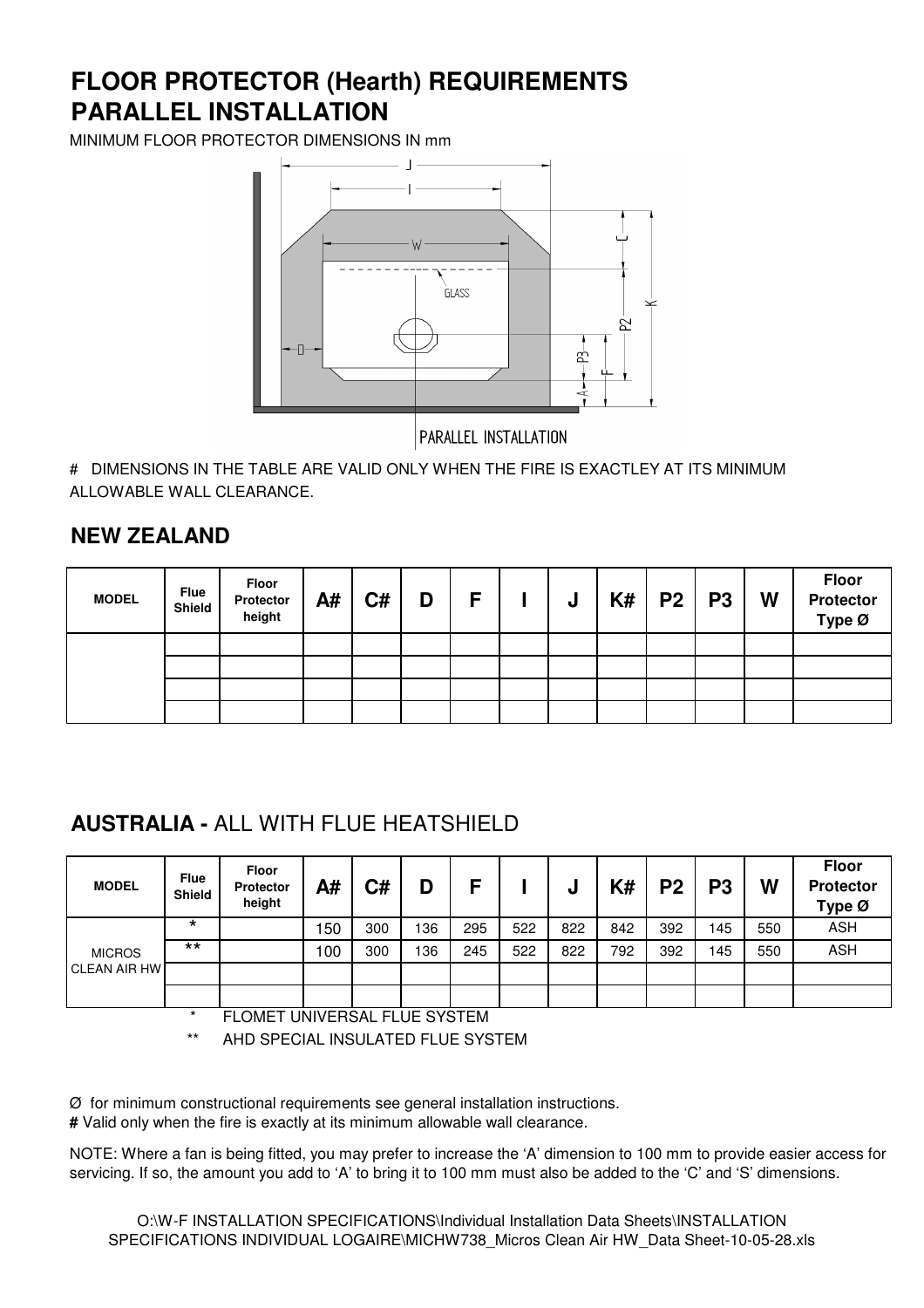### **FLOOR PROTECTORS (Hearth) REQUIREMENTS CORNER INSTALLATION**

MINIMUM FLOOR PROTECTOR DIMENSIONS IN mm



# DIMENSIONS IN THE TABLE ARE VALID ONLY WHEN THE FIRE IS EXACTLEY AT ITS MINIMUM ALLOWABLE WALL CLEARANCE.

#### **NEW ZEALAND**

| <b>MODEL</b> | <b>Flue</b><br>Shield | <b>Floor Protector Distance</b><br>above Floor | ◠<br>ີ | Е | H# | ∟# | M# | N | R# | <b>FLOOR</b><br><b>PROTECTOR</b> |
|--------------|-----------------------|------------------------------------------------|--------|---|----|----|----|---|----|----------------------------------|
|              |                       |                                                |        |   |    |    |    |   |    |                                  |
|              |                       |                                                |        |   |    |    |    |   |    |                                  |
|              |                       |                                                |        |   |    |    |    |   |    |                                  |
|              |                       |                                                |        |   |    |    |    |   |    |                                  |

#### **AUSTRALIA**

| <b>MODEL</b>        | <b>Flue</b><br><b>Shield</b> | <b>Floor Protector Distance</b><br>above Floor | ⌒<br>v | E   | H#  | L#   | M#  | N   | R#  | <b>FLOOR</b><br><b>PROTECTOR</b> |
|---------------------|------------------------------|------------------------------------------------|--------|-----|-----|------|-----|-----|-----|----------------------------------|
|                     | $\star$                      |                                                | 300    | 80  | 377 | 1080 | 948 | 547 | 533 | <b>ASH</b>                       |
| <b>MICROS CLEAN</b> | $***$                        |                                                | 300    | 100 | 397 | 108  | 968 | 547 | 561 | <b>ASH</b>                       |
| AIR HW              |                              |                                                |        |     |     |      |     |     |     |                                  |
|                     |                              |                                                |        |     |     |      |     |     |     |                                  |

FLOMET UNIVERSAL FLUE SYSTEM

\*\* AHD SPECIAL INSULATED FLUE SYSTEM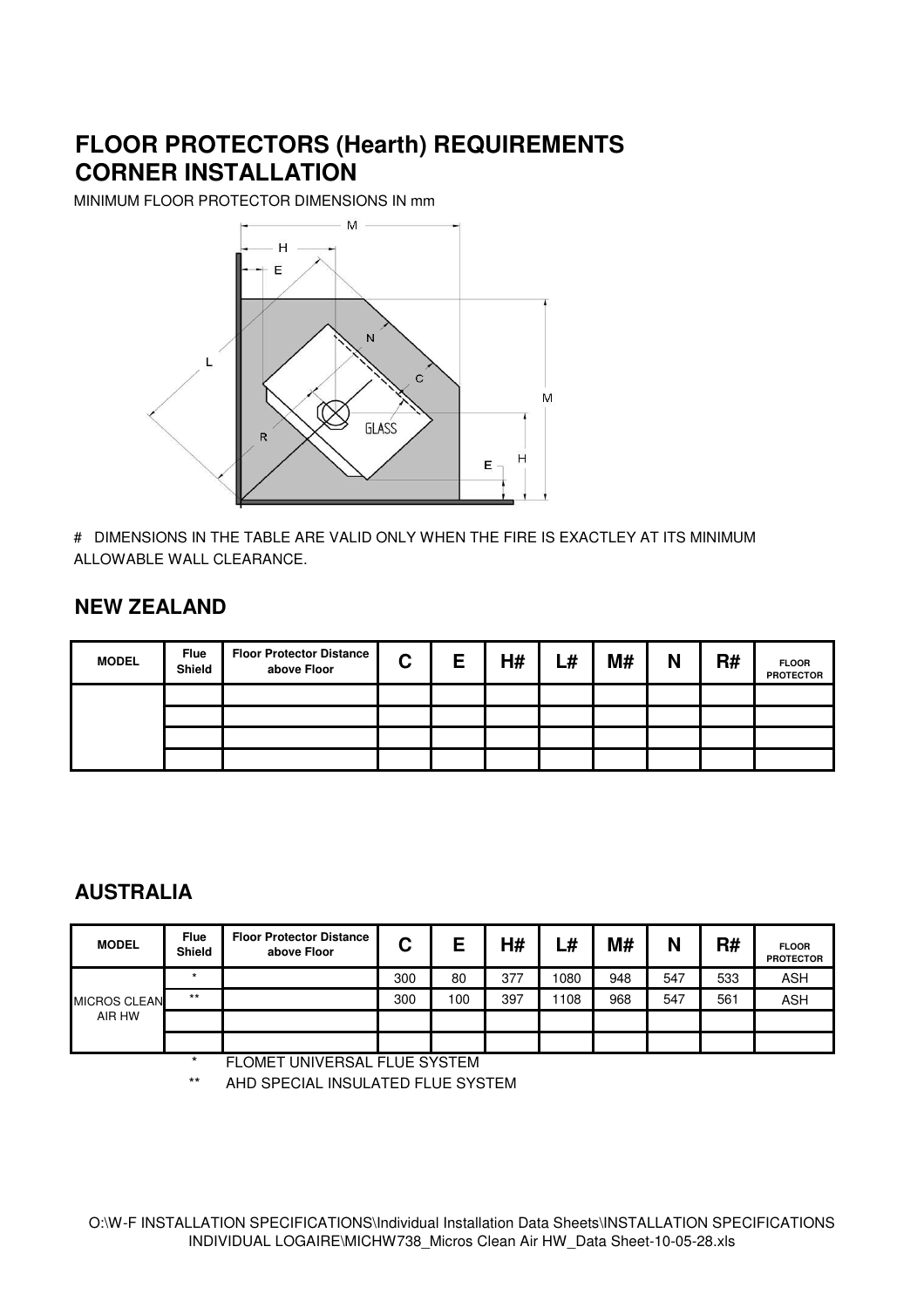#### **FREE STANDING FIRE DIMENSIONS**



| <b>MODEL</b>         | D,  | DC.<br>ی - |     | W   | ົ<br>ັ | ິ<br>ວ∠ | c.<br>vv. | S4         |
|----------------------|-----|------------|-----|-----|--------|---------|-----------|------------|
| <b>MICROS</b>        | 510 | 145        | 627 | 550 | -      | 185     | 164       | つにつ<br>، ب |
| . HW<br>CLEAN<br>AIR |     |            |     |     |        |         |           |            |